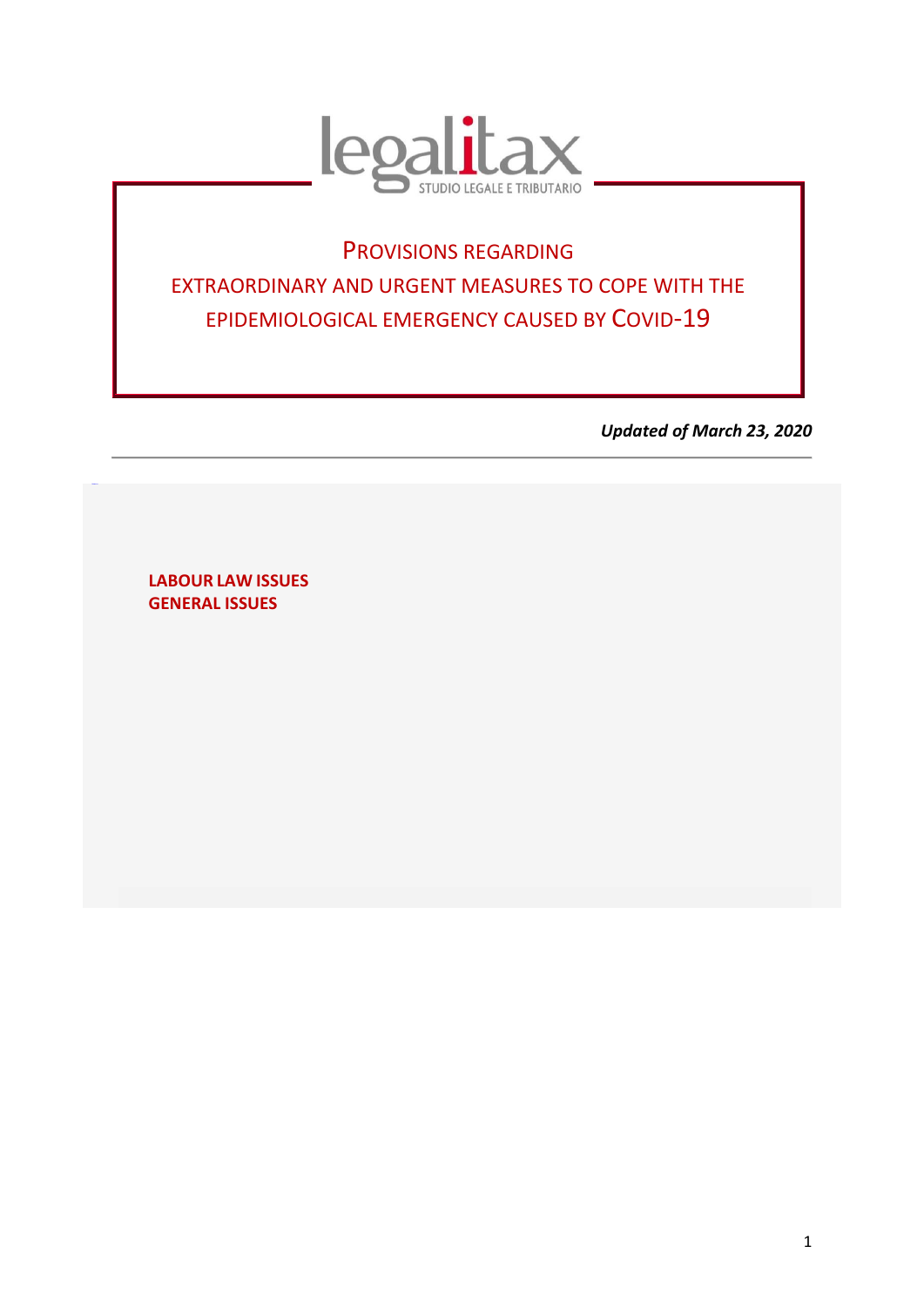With Message No. 1287 of March 20, 2020, whose full text is available at the following link - INPS - message [no. 1287,](https://www.inps.it/MessaggiZIP/Messaggio%20numero%201281%20del%2020-03-2020_Allegato%20n%201.pdf) INPS (the Italian National Social Security Institution) provides the first clarifications and operating instructions about the emergency shock absorbers introduced by the *"Cura Italia"* Decree Law No. 18 of 2020. In short:

#### **Ordinary redundancy fund (CIGO) with a special single cause "COVID-19 National"**

In relation to previous legislation in force on CIGO*,* the subjects that may have access to it, do not change: they are companies listed in Article 10 of Legislative Decree No. 148 of 2015, first of all the Industrial Manufacturing companies in every sector and branch.

Commercial companies remain excluded (including those employing more than 50 employees, however have access to the special redundancy fund CIGS).

The application for CIGO with the specific special single cause "Covid-19 National" must be submitted to INPS with the ordinary modalities already in force, within the end of the fourth month following that in which the suspension or reduction of the working activity started.

The employer shall demonstrate the real suspension/reduction of the production activity. The ordinary burdens of proof about the temporarynature of the suspensive event are not provide for, as well as its non-imputability to the employer or to the employees.

No additional contribution is due.

The top-up payment has a maximum duration of nine weeks (even with interruptions) in periods between February 23, 2020 and August 31, 2020 (therefore it apparently seems that the current reason of CIGO may be "converted" in an emergency reason). It should be noted that the limit of "9 weeks" is calculated in relation to individual days of suspension and to the distribution of the weekly working time and hence it can concretely change (see INPS Newsletter No. 58 ofApril 29, 2009).

The normal limits of enjoiment (namely 52 weeks in the two-year period; 24 months in the movable period of five years and that of 1/3 of the workable hours) are not contemplated and the periods of enjoiment are not taken into account for the purposes of a next different reason of recourse to the CIGO.

Employees working as of February 23, 2020, irrespective of their lenght of service, benefit from the payment.

By way of derogation from the normal rule, the direct provision paid by INPS may be requested without the need to demonstrate the company's financial difficulties.

# **Special redundancy fund (CIGS) – conversion into CIGO**

Companies availing themeselves of a compensation of the CIGS can request its suspension and request the conversion (for a maximum period of 9 weeks) to the CIGO with a special single cause "Covid-19 National" (and at the end, by means of simplified procedure, get back the CIGS).

The use of CIGO takes place, even in this case, in accordance with the modalities and conditions mentioned in previous point.

The "conversion" of the CIGS into the CIGO is not admitted for companies excluded by the ordinary redundancy fund's compensation (see above).

# **Exceptional ordinary redundancy fund CIGO D "COVID -19 National"**

Application to CIGO D may be obtained by all employers (unless the employers of domestic workers) who may not apply to CIGO (therefore the commercial companies may have access to it), to FIS (Salary Supplement Fund) and to the solidarity funds, or that have exhausted the top-up payments to which they have generally applied.

The employees working as of February 23, 2020, irrespective of their lenght of service, benefit from the compensation.

It has a maximum duration of 9 weeks.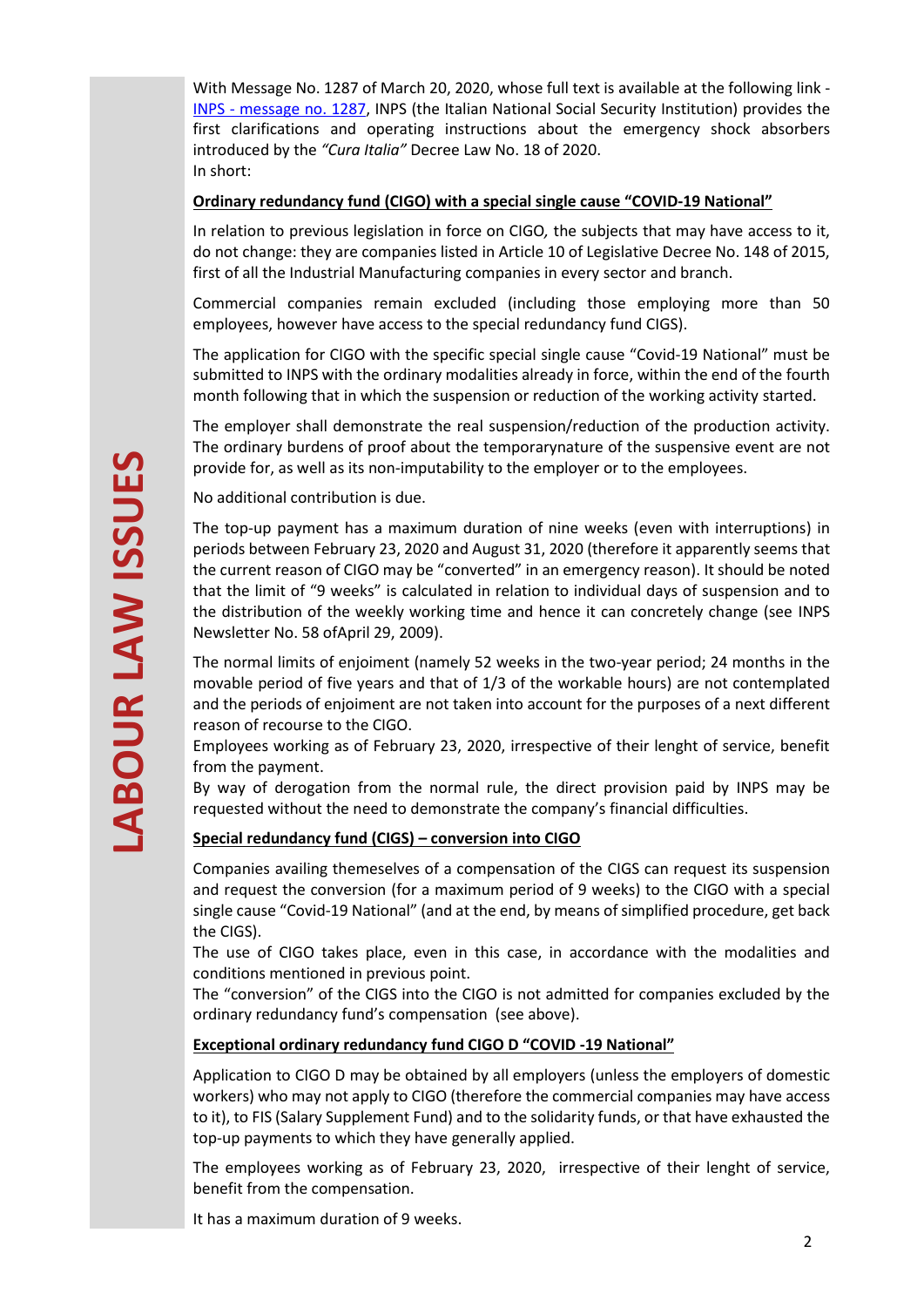It is cumulative with the exceptional redundancy fund created by Emilia Romagna and Lombardy Regions and concerning the municipalities of the original "red areas".

The application of the shock absorber shall be preceded by trade union agreement between the employer and (local, most representative) Trade Unions executed also electronically, for companies employing more than 5 employees.

Companies employing less than 5 employees are exempted from the trade union agreement.

Doubts still persist about the application of the shock absorber when, despite the invitation of the employer to negotiate, the Trade Unions, effectively, even if without intention, avoid the invitation (not unlikely hypothesis, given the probable massive application of the exceptional redundancy fund).

No additional contributions are due and there is no percentage decrease of the compensation in case of its extension.

The application must be submitted to the Region (or to autonomous Province concerned) competent to instruct – in chronological order of receipt – the same application, to verify that the conditions are fulfilled and to provide the compensation (which consists in a direct disbursement, without employer's advance payment).

## **Ordinary allowance – Salary Supplement Fund (for companies with more than 5 employees) – Sector solidarity funds.**

It concerns the employees (included the apprentices with professional training apprenticeship, excluded homeworkers and managers, unless, for only those enrolled in the Solidarity Funds, otherwise provided for in the related regulation).

The FIS allowance is refinanced, by reason of the emergency, pursuant to the "*Cura Italia*" Decree.

Conditions and application modalities are the same of those provided for CIGO.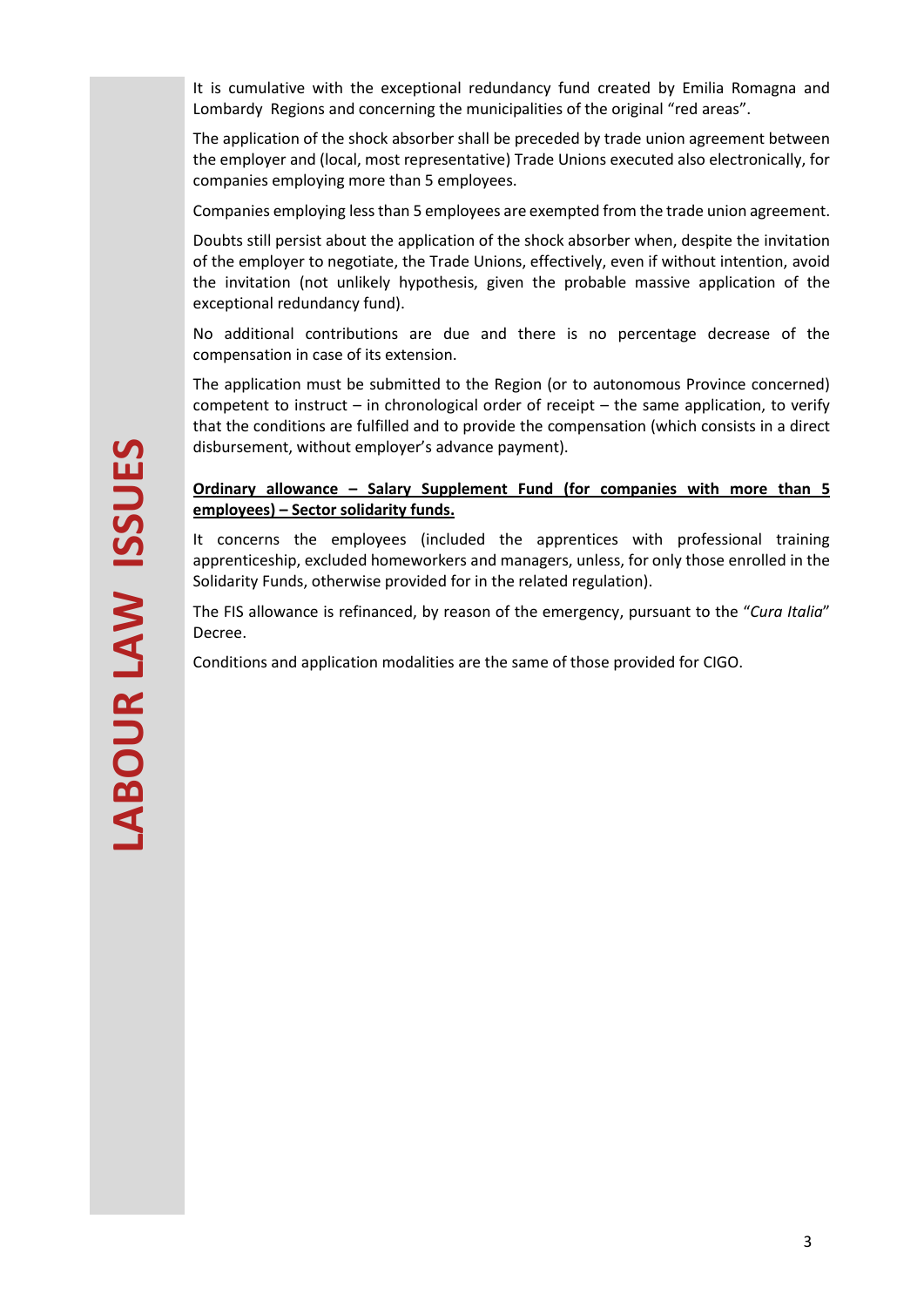## **Summary of the measures introduced by the Prime Ministerial Decree of March 22, 2020**

The provision of the Prime Minister [\(Prime Ministerial Decree of](http://www.legalitax.it/UserFiles/files/Newsletter/Coronavirus/DPCM_22%20marzo%202020.pdf) 22 March 2020*)* entered into force onMarch 23, 2020 and shall be effective (unless extensions) up to April 3, 2020.

The adopted measures are added to those already in force pursuant to Prime Ministerial Decree of March 11 , 2020 and to Ministerial Decree of March 20, 2020 of the Ministry of Health (also such provisions are effective up to April 3, 2020)

The provisions adopted with the Prime Ministerial Decree in question are listed hereinafter:

## **1) Businesses that must be suspended and businesses that may be carried on**

- a) All industrial or commercial productive activities different from those listed in Annex 1) to the Prime Ministerial Decree (*link*) are suspended up to 3 April, except if the same can be carried on in remote modalities or smart working.
- b) All (industrial or commercial) activities that, even if not listed in Annex 1, are functional to ensure the continuity of the supply chains of the activities listed in Annex 1 to the Prime Ministerial Decree, are however allowed.
- c) The activties, referred to subparagraph b), if considered as non-functional to those referred to in Annex 1 to the Prime Ministerial Decree may however be suspended by the competent local Prefect;
- d) The continuation (or not) of the retail businesses (the so called small shops or small to medium sized shops and supermarkets) remains governed by the abovementioned Prime Ministerial Decree of March 11and Ministerial Decree of March 20 that are already in force.

# **2) Productive industrial businesses operating on a continuous cycle**

- a) Businesses obvioulsy different from those already allowed because included in Annex 1) to the Prime Ministerial Decree – whose interruption would gravely damage the plants or would cause accident hazards, are exclusively allowed, but after prior notification to the competent local Prefect of the place in which (each) production unit concerned is established;
- b) After having made the notification, the prefectorial authorization is not necessary. Nevertheless, the Prefect may suspend the businesses if considers that the conditions set out in subparagraph a) are not met.

# **3) Other operating businesses.**

- a) In accordance with the specific indications set out in letter e) of the Article of the Prime Ministerial Decree in question, the public utility and business services, after prior notification to the competent Prefect (with specific procedure);
- b) Entrepreneurial activities of strategic importance (for the National Economy and Defense) after prior notification to the competent Prefect;
- c) Any business that may be considered as functional to face the emergency;

Professional activities, without prejudice to the precautionary requirements provided for by the Prime Ministerial Decree of March 11, 2020 *(smart working*, where possible, interpersonal distance, individual and collective health and hygiene devices). With reference to professional activities, a more restrictive rule was introduced by Lombardy Region by means of own Decree No. 514 of March 21, 2020 (see Article 3 of Decree Law No. 6 of 2020, for the governance of the relationships between the provisions of the Executive branch and the regional provisions). Recalling the Decree of Lombardy Region and with reference to the territory of the same *"the activities of the professional firms are closed, except those related to services that cannot be deferred or urgent services or services subject to deadlines"* (see also Article 83 of the Decree Law No. 18 of 2020).